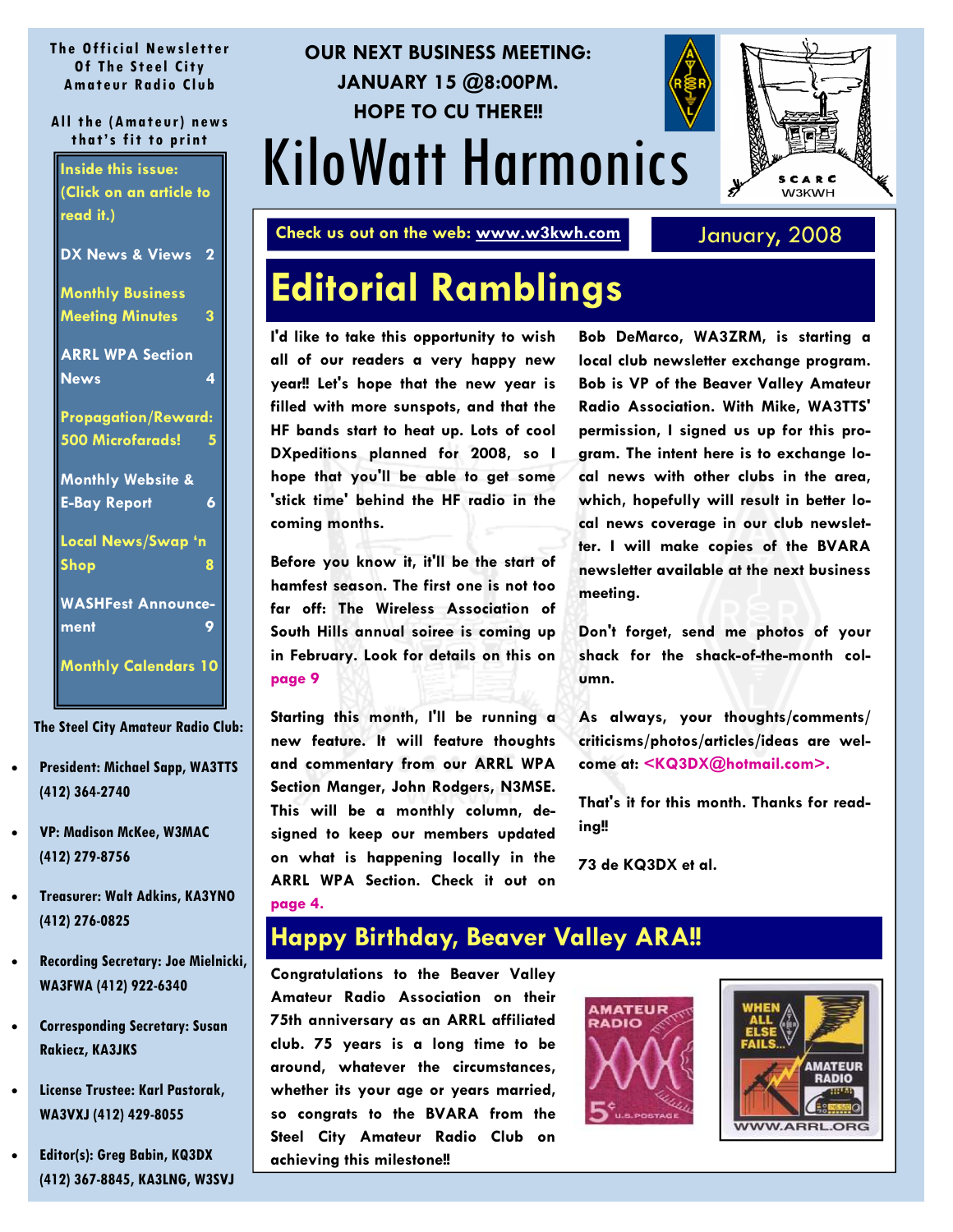# <span id="page-1-0"></span> **DX News & Views**

- ♦ **ROTUMA, 3D2: Tony, 3D2AG is QRV as 3D2AG/p until the end of January. QSL via FO5RK.**
- In response to a request from the Ministry of Communica**tions and Transport of Bosnia and Herzegovina in August, the International Telecommunication Union (ITU) withdrew the call sign prefix allocation T9A-T9Z for Bosnia and Herzegovina and made a new allocation, E7A-E7Z. The change was made initially on a provisional basis under authority of the ITU Secretary-General and was confirmed by the 2007 World Radiocommunication Conference to be effective November 17, 2007. Amateur Radio station licenses bearing E7 prefixes will be issued beginning in January 2008, and the use of other prefixes will be phased out.**

#### **KiloWatt Harmonics, January, 2008**

**© 2008, The Steel City Amateur Radio Club** 

**'KiloWatt Harmonics' is published monthly for the members of the Steel City Amateur Radio Club.** 

**All contributions are welcome at: KQ3DX@hotmail.com**

**Reprints/quotes permitted provided credit is given to original author and the Steel City Amateur Radio Club.** 

**SCARC is a not-forprofit organization as defined under IRS Rules & Regulations section 501 (C) (3)** 

- SRI LANKA, 4S: Ivan is QRV as 4S7DXG and has been active on 20 meters SSB just be**fore 1500z and then on 30 meters around 1630z. QSL via UR9IDX.**
- ♦ **ETHIOPIA, ET: Joe is QRV as ET3JA and has been active on 17 meters SSB just before 1500. He ha also been active on 20 meters SSB from around 1530 to 1800z. He is here for about one year. QSL via OK3AA.**
- ♦ **WESTERN SAHARA, S0: Fernando, EA1BT is QRV as S05A and has been active on 40 and 20 meters using SSB. His length of stay is unknown. QSL to home call.**
- ♦ **NEW DXCC ENTITY: The ARRL DXCC Desk is pleased to announce the addition of St. Barthelemy (FJ) to the DXCC List, making the island entity number 338 with an effective date of 14 December, 2007. Cards with contacts dated December 14, 2007 or after will be accepted for DXCC credit. New card submissions for St. Barthelemy will not be accepted until January 1, 2008 in order to allow time for administrative adjustments. French St. Martin (FS), while also added to the List of Dependencies and Areas of Special Sovereignty, will remain on the DXCC List, but it is now considered a Point 1 Political Entity under the same classification as that of St. Barthelemy. If St. Martin has already been worked, confirmed and credited to a DXCC award, it is unnecessary to rework it for DXCC credit**
- ♦ **Members of the KH8SI group have announced a DXpedition to the newest DXCC entity Saint Barthelemy Island. "With the help and support of FJ5DX, FJ5AB and FJ5KH, both Yuichi JR2KDN and Paul F6EXV will sign FJ/F6EXV (callsign used for SSB and CW) and FJ/JR2KDN (callsign used for RTTY), from January 6th till January 20th", says F6EXV, Paul. The two will have two complete stations and at times will both be QRV simultaneously.**

#### **Information gleaned from various issues of the ARRL DX Bulletin.**

- ♦ **SOUTH SHETLAND ISLANDS: Marek, SP3GVX will soon be QRV as HF0POL from the Polish Henryk Arctowski Antarctic Station. He is here for all of 2008. QSL via SP3WVL.**
- **BULGARIA, LZ: In commemoration of the 130th anniversary of the liberation of Bulgaria from the Ottoman empire, special event call LZ130LO will be QRV from January 1 to March 31. QSL via operators' instructions.**
- BOUVET, 3Y: Petrus, ZS6GCM is QRV as 3Y0E proba**bly until February 14, 2008. He is the medical officer with a five member research team on the island. He is a newly licensed operator, with capabilities to be QRV on 40, 20, 15 and 10 meters during his spare time only. QSL via LZ3HI.**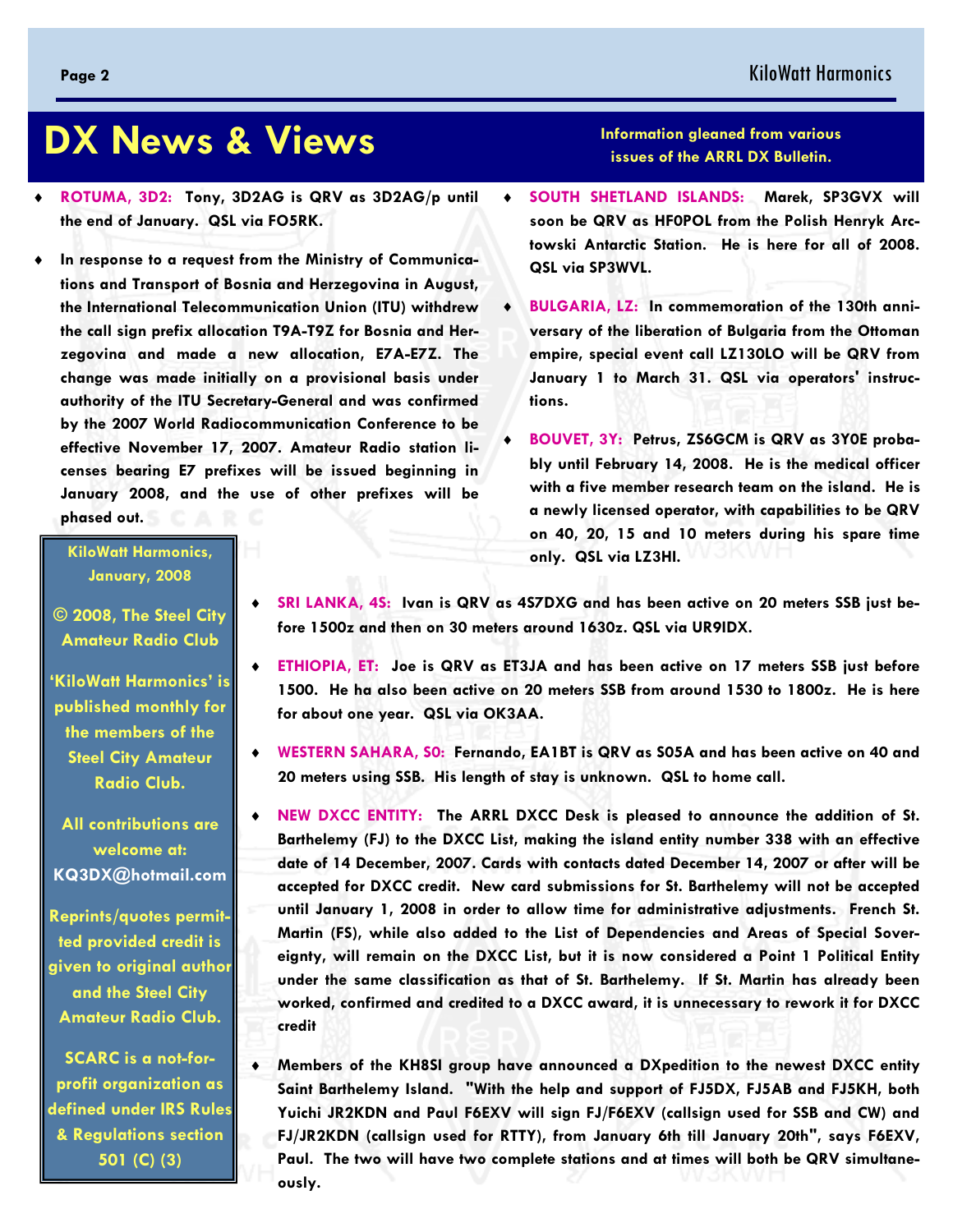# <span id="page-2-0"></span> **December 2007 Meeting Minutes**

**President WA3TTS, Mike at 8 PM, called the meeting to order. The Pledge of Allegiance was recited and followed by a moment of silence for our silent keys. 25 members and 7 guests answered the roll call. The minutes of the November meeting were accepted as published in the December newsletter. Treasurer KA3YNO, Walt gave the Treasurer's report, which included the change of banks and the current number of members standing at 86.** 

**Committee Reports** 

**Technical: Mike reported that his 432 MHz beacon was down.** 

**Membership: WA3BKD, Art gave the 3rd reading for N3GHT, Bill who was voted in as a member and the 1st reading for prospective member KB3PNE, Colin.** 

**Newsletter: Editor KQ3DX, Greg stated that he has an info exchange agreement between SCARC and the Beaver Valley club.** 

**Ways and Means: WA3FWA, Joe said that he installed the 2008 Call Book on all 3 of the club's PC's for member use. He forwarded all received Special Event QSL's to K3RYA, Bill and presented the Treasurer with a donation request from the local Rennerdale Ambulance service. He listed the items paid for out of the funds gained from the sale of soft drinks and 50/50 raffle receipts.** 

**Contest: Mike listed the Straight Key Night (SKN) for 0000Z Jan.1 2008, the CQ 160 WW CW and VHF contests for January.** 

**Public Service: KA3MSE, Lloyd will run the mid-January net.** 

**Volunteer Exams: AI3J, Mark plans to hold the next session on the 3rd Monday of June (16) at the clubhouse.** 

**Old Business: N3EQP, John had price quotations for the proposed library cabinet and suggested locations in the clubhouse for its placement. Funds were authorized to purchase a cabinet.** 

**New Business: WA3VXJ, Karl declared that the QCWA was looking to increase its membership. KQ3DX, Greg suggested that we renew our ARRL memberships through the club so that the club would get to keep a portion of the dues.** 

**Good of the Order: WB3AGB, Joe reported that N3UUZ, Chuck was OK and that it is a worthwhile experience to operate the ham radio station on the sub Requin. See Art for details. NU3S, Al questioned the inoperable id'er on the ATV station. Since Art is also interested in using the club's ATV he will coerce AA3EE, Dave to attempt fixing the id'er. W3SVJ, Nate reported that the gate to the cell tower shed had been recently broken into.\** 

**Motion to Adjourn: by N3GHO, Gloria** 

**50/50 raffle won by Gloria, N3GHO.** 

**Minutes submitted by Recording Secretary WA3FWA, Joe.** 

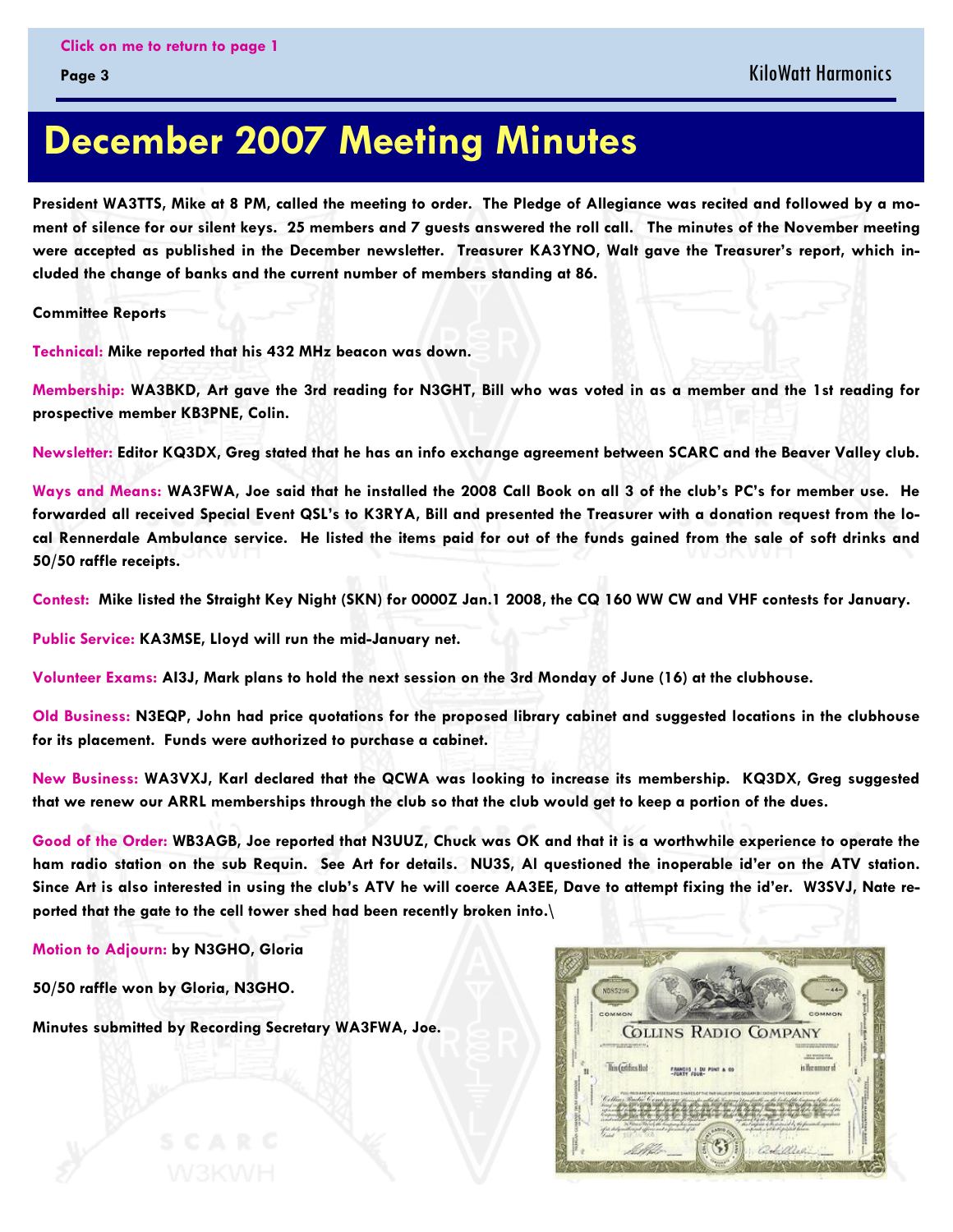<span id="page-3-0"></span>**Page 4** 

#### **THE ARRL WPA SECTION:**

**SECTION MANAGER: John V. Rodgers, N3MSE 803 S Main St. Butler, PA 16001-6326 724-287-0424 <n3mse@arrl.org>**

**ASSISTANT SECTION MANAGER ASM DIGITAL COMUNICATIONS: Anthony F Petruccelli, KE3ED 473 Park St. Rochester, PA. 15074-1859 (724) 774-4173 <ke3ed@arrl.net>** 

**CHIEF ASSISTANT SECTION MANAGER: Bruce E Watson, AA3LX 4347 Highland Ave. Butler, PA. 16001-2959 (724) 482-2756, (412) 482-2756**   $\leq$ aa $3$ lx $@$ aol.com $>$ 

> **ASM MEDIA LIASON: Tony Zona, WB3KGT 2485 Dorn Rd. Waterford, PA. 16441-4013 <wb3kgt@arrl.net>**

**AFFILIATED CLUB COORDINATOR: Keith "Pete" Highlands, N3RLJ 212 N 1st St. Jeannette, PA. 15644-1827 (724) 523-6232 <n3rlj@arrl.net>** 

**OFFICIAL OBSERVER COORDINATOR: R Ralph Ofchinick Jr, W3ZPI 9 Brooklane Dr. Harrison City, PA. 15636-1515 (724) 744-7180 <w3zpi@arrl.net>** 

**SECTION EMERGENCY COORDINATOR: Kathleen J Peca, WY3R RR 2 Box 22 Williamsburg, PA. 16693-9618 (814) 832-2246 <ARRL.SEC.WPA@comcast.net>**

> **SECTION TRAFFIC MANAGER Christin J Albert, N3YTD 150 Wahl Rd. Harmony, PA. 16037-7704 (724) 452-0583 <cja@fyi.net>**

# **The ARRL WPA Section Page**

**A new monthly feature where I will highlight thoughts and commentary from our Section Manager, John Rodgers, N3MSE** 

**2007 is quickly coming to an end. I would like to take this opportunity to thank everyone that has helped since I was appointed Section Manager here in Western Pennsylvania. Without your help and support we could not have made the changes we have started.** 

**Several individuals have stepped forward and assumed the duties of Emergency Coordinator in various counties. I am grateful for these people who have volunteered to perform these duties. We are still in need of others to fill vacancies in some counties and also need individuals to assume the duties of District Emergency Coordinators. Both of these positions require that the individual be a member of the ARRL. Also an important duty is the monthly filing of reports to the Section Emergency Coordinator. This is a requirement that must be completed by all appointees.** 

**I am also looking for volunteers to perform other duties in the section and in various other areas of importance. One area I am looking for is someone to perform the duties of Public Information Coordinator. This individual will coordinate the efforts of the local PIO's in getting information out to the public with regard to the way amateur radio plays an important part of the communities and agencies we serve.** 

**With the closing of the year 2007 I reflected in the many fun times I personally had during the past year. The several contests that I was able to operate in, the hamfests I attended and of course, Field Day operations are a few of the enjoyable times. I cannot forget the PA QSO Party which I look forward to each year and the chance to chat with many old friends and new ones too. Another enjoyable duty for me is the chance to attend club functions throughout the section and visit with members that I do not get to hear from as often. My schedule is open in many time slots if your group would like me to speak at one of your meetings or events. Amateur clubs are an important part of the building of the radio service. I also would like to hear from the clubs via their newsletters so please put me on your mailing list: <n3mse@arrl.org>.**

**I would like to congratulate the Triple A Amateur Radio Association on their 75th anniversary this month as an affiliated club. That is a tremendous milestone for a club to accomplish. I want to remind all clubs that they need to go to the ARRL site and complete the annual report yearly to continue their active affiliation. The web site for this report is as follows:** 

 **<http://www.arrl.org/FandES/field/club/forms/fsd2/>** 

 **[\(continued on next page\)](#page-4-0)**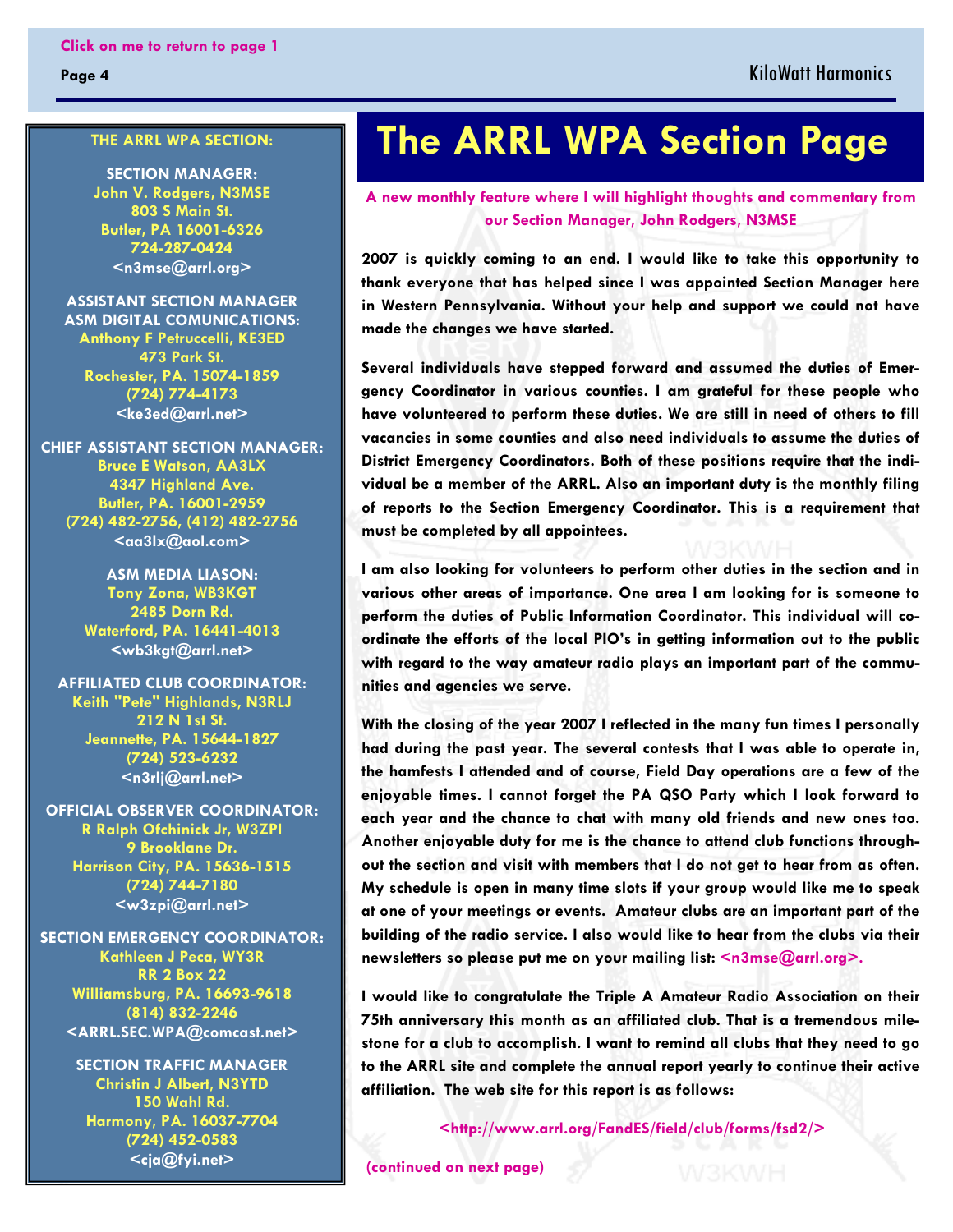### <span id="page-4-0"></span>ARRL WPA News (con't)

**To each and every one of you I want to wish you a joyous holiday season and a prosperous new year. Let's wish for increased sunspots and do not forget to join me on New Year's eve as I take part in the straight key night. Put away the paddles and keyers and dust off the straight key for a night of fun. I dug mine out and have it set up on the rig, ready to go. Don't forget now during the winter months is also a good time to set up your station and maybe experiment in some of the many digital modes that are available to us. I am getting involved in a few myself and having a great time.** 

**Recently I had forwarded a message about milestones in the section. HQ has found an error in the database so I am forwarding the new information I have received. First I would like to congratulate The Beaver Valley Amateur Radio Association on attaining 75 years as an ARRL affiliated club. This is quite a milestone in club status. Secondly Triple "A" Amateur Radio Association celebrates 75 years this month as an affiliated club. Finally I want to welcome The Amateur Radio Club of Edinboro University as our newest affiliated club.** 

**Happy Holidays to everyone and best 73, John, N3MSE.** 

### **Reward: 500 Microfarads!!**

**A REWARD OF 500 MICROFARADS IS OFFERED FOR IN-FORMATION LEADING TO THE ARREST OF THIS DESPERATE CRIMINAL, HOP-A-LONG CAPACITY.** 

**THIS UNRECTIFIED CRIMINAL ESCAPED FROM A WESTERN PRIMARY CELL WHERE HE HAD BEEN CLAMPED IN IONS AWAITING THE GAUSS CHAMBER. HE WAS CHARGED WITH THE INDUCTION OF AN 18 TURN COIL NAMED MILLIHENRY WHO WAS FOUND CHOKED AND ROBBED OF VALUABLE JOULES. HE IS ARMED WITH A CARBON ROD AND IS A PO-TENTIAL KILLER. CAPACITY IS ALSO CHARGED WITH DRIV-ING DC MOTORS OVER A WHEATSTONE BRIDGE AND RE-FUSING TO LET THE BAND-PASS.** 

**IF ENCOUNTERED, HE MAY OFFER SERIES OF RESISTANCE. THE ELECTROMOTIVE FORCE SPENT THE NIGHT SEARCH-ING FOR HIM IN A MAGNETIC FIELD, WHERE HE HAD GONE TO EARTH. THEY HAD NO SUCCESS AND BELIEVED HE HAD RETURNED OHM VIA A SHORT CIRCUIT. HE WAS LAST SEEN RIDING A KILOCYCLE WITH HIS FRIEND EDDY CURRENT WHO WAS PLAYING A HARMONIC.** 

**For Those Who Understand, No Explanation Is Necessary.** 

**For Those Who Don't Understand, No Explanation Is Possible. (Thanks Nate, W3SVJ for this one!!)** 

# **Propagation Report**

**Information Courtesy of the ARRL Propagation Bulletin** 

**Recently the ARRL Propagation Bulletin reported sunspot 978 rotating from view. Now through a process called helioseismic holography, an image of the Sun's far side shows the spot fading away. 978 was first visible December 6, and squarely faced earth on December 12. Perhaps January 2 or 3 we will again see 978 peeking around the eastern limb, if it hasn't by then faded completely.**

**No sunspots at all this past week, and average daily solar flux was down over 12 points from the previous week. Geomagnetic activity was still low, and down slightly. Over the next week the planetary A index is predicted to be 5 on each day, a low number indicating a stable and quiet geomagnetic field. Solar flux is expected to stay around 72 for Dec 28-30, rising to 73 on December 31, 75 for the first few days of the new year, then up to 80 and 85 by January 4-5.** 

**This indicates an expectation for the return of sunspot 978 or possibly other sunspots around the same time. Geophysical Institute Prague predicts quiet geomagnetic conditions December 28-30, quiet to unsettled December 31, and quiet January 1-3.** 

**Sunspot numbers for December 20 through 26 were 0, 0, 0, 0, 0, 0 and 0 with a mean of 0. 10.7 cm flux was 72.6, 71, 71.5, 71.4, 71.4, 72, and 72.6 with a mean of 71.8. Estimated planetary A indices were 12, 11, 7, 6, 2, 2 and 2 with a mean of 6. Estimated mid-latitude A indices were 10, 9, 7, 4, 1, 2 and 1, with a mean of 4.9.**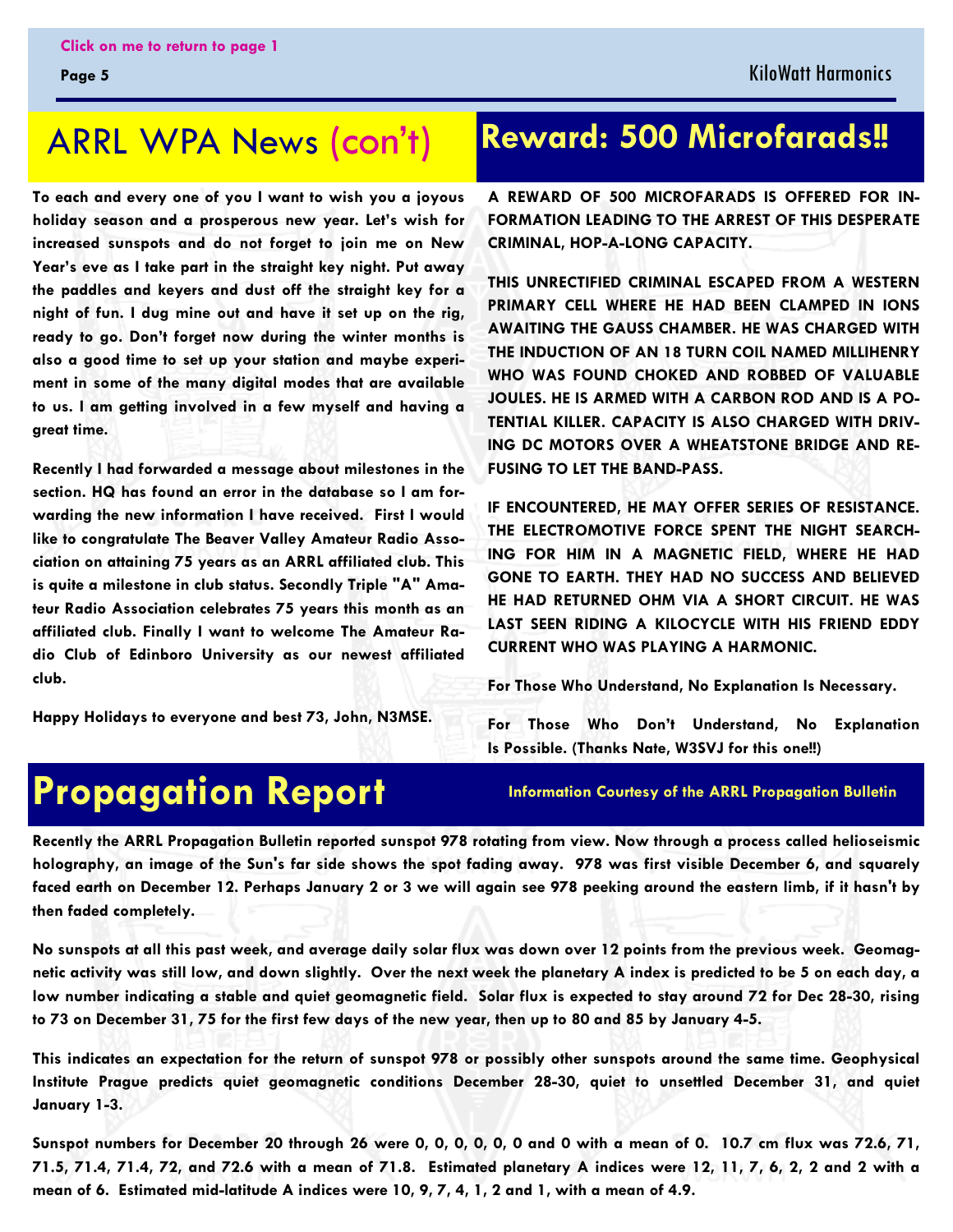#### KiloWatt Harmonics

# <span id="page-5-0"></span> **Website Of The Month The E-Bay Report**

**Ye Olde Editor's Disclaimer: I have no interest, either pecuniary or monetary in the websites listed herein. All I wanna do is to make the newsletter a more interesting read. 73, KQ3DX** 

> **Our website for this month: The Mariana Islands DX Asssociation:**

#### **<http://www.guam.net/pub/midxa/>**

**This is a nice website that'll give you a taste of being on the DX side of the QSO. Lots of nice photos of the Marianas Islands and Guam are featured here, as well as old QSL card images from past operators, going all the way back to the 1940's. Personally, I like to look at those old QSL card images; its an interesting look into the past history of Amateur Radio.** 

**I found the pictures of the individual islands especially interesting.(Found under the 'Island Pictures' link.) If you scroll all the way through them, you'll see photos of when Super Typhoon Paka hit the islands in 1997. This typhoon produced SUSTAINED winds of 160MPH, and gusts of 236MPH, the fastest wind speed ever recorded anywhere. Check out the 'Public Service' link too. Club members are quite active in the local public events. Take a look at some of the pictures that highlight some of the local public events on the islands that they support. Wouldn't it be wonderful to be able to wake up in paradise and go jogging or bike riding along the beach every day with that beautiful scenery in the background??** 

**You'll also find nice maps of the region, with links available to individual members pages, along with their QSL information. Links are available to some other websites around the world too, so give it a looksie. Pictures from these islands conjure up the images I had as a kid of Amateur Radio: Sitting on a warm sunny beach in a grass hut, with a dipole strung between 2 palm trees. That is what sparked my interest in Amateur Radio; talking to people on the other side of the world in exotic locations like this one.** 

**All in all, a nice website that features life on the other side of the world as a DX'er.** 

**That's it for our selection this month. Thanks for reading!** 

**Ye Olde Editor's Disclaimer: I have no interest, either pecuniary or monetary in the auctions listed herein. All I wanna do is make the newsletter a more interesting read. 73, KQ3DX** 

#### **This month: More new/old stuff seen on E-Bay.**

**Once again (since I'm the editor), I get to feature my all-time favorite boat-anchor, the Hallicrafters SX-28 Super SkyRider. Don't worry; I hereby promise NOT to feature this rig next month! This one is absolutely the cleanest one I have ever seen. It's even cleaner than the one featured last month. Completely restored inside and out, this one looks as clean as the day it was manufactured. Not a mark or a scratch on it. Now, I don't know if the bidders got caught up in a bidding frenzy or what, but a lot of activity was seen on this one. Last month's rig went for a mere pittance compared to this gem. Final price: \$3049.00! High-quality restorations like this are in big demand, and this price reflected that. BTW: \$3049.00 in 1940 is worth about \$43,000.00 now!! How much radio stuff could you buy with that kind of money today??!!** 



**The Hallicrafters SX-28A receiver as described above. An investment-grade receiver, if ever I saw one. Whoever did this one took their time and did it right.** 

**[More Hallicrafters SX-28A pictures and E-Bay auctions](#page-6-0) continued on the next page.** 

**CUL/73 de KQ3DX**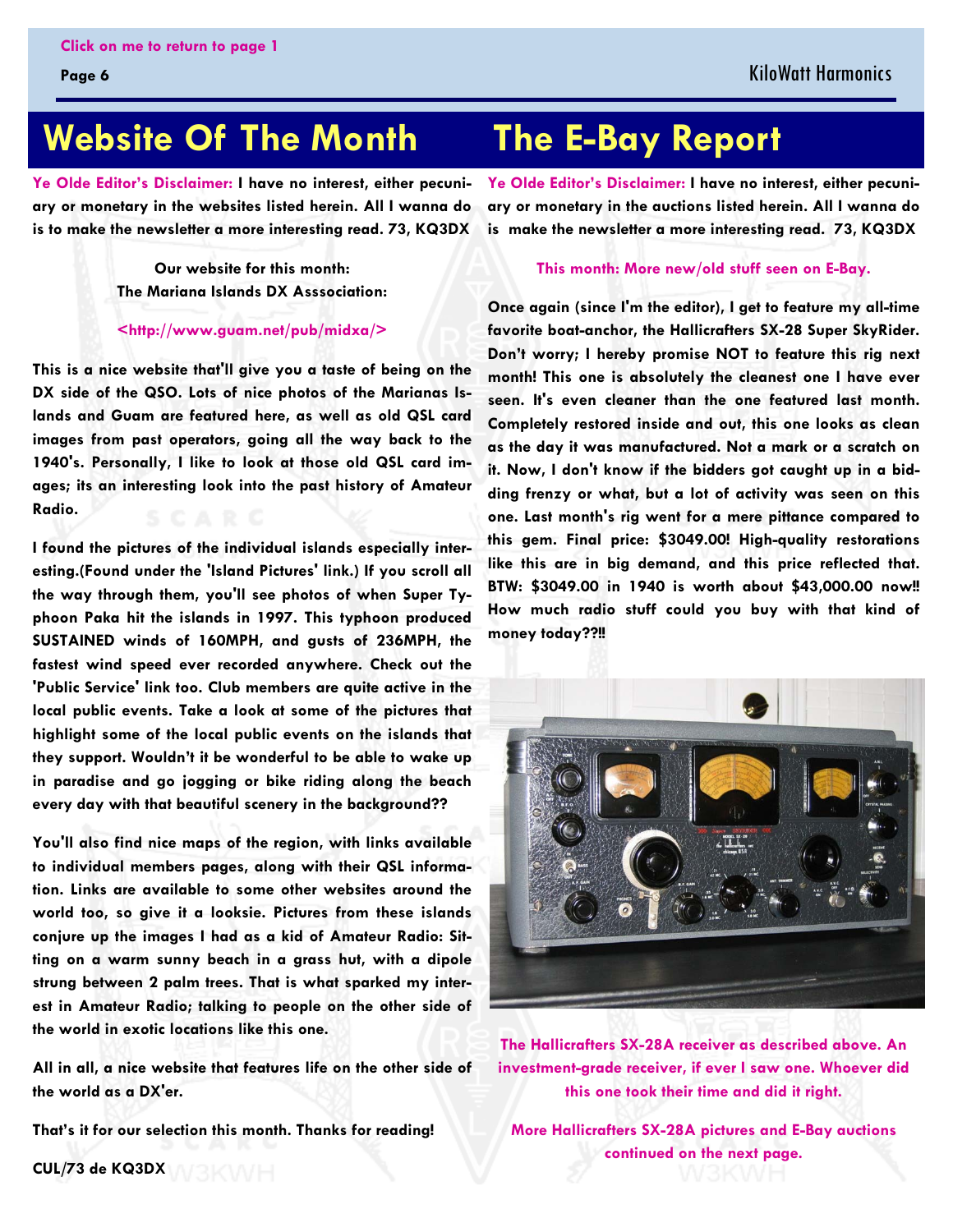#### KiloWatt Harmonics

## <span id="page-6-0"></span>The E-Bay Report (con't)



**More of the Hallicrafters SX-28A SuperSkyrider seen on E-Bay. I just can't get enough of these old classic art-deco designed boat anchors like this one.** 

**Here's another classic, although not quite as old as the Hallicrafters rig. This time it's the Icom IC-781. This was one of the first big-money rigs that unfortunately are all too common today. It was way ahead of it's time when it was manufactured. Probably the first rig with a CRT to display various parameters, including a spectrum scope. Although it was a monochrome display, it was a really fabulous feature, and quite a novelty. Remember, this was long before LCD displays were commonplace on HF rigs like they are today. This particular specimen, was recently serviced and** 

**had a modification done to keep the power supply from overheating. The case had a few scratches on it, but a lot of activity was seen on this nevertheless. All-in-all, a pretty clean rig from the early 1990's. Final price: \$1852.00. If I remember correctly, this baby sold for around \$4000-\$5000 new.** 



**The Icom IC-781 as seen on E-Bay. This rig was way ahead of it's time with that CRT display.** 

**Last up is an Icom IC-735 HF Transceiver. This is a nice little compact rig that you can use at home or in the car as a mobile. This rig had a clean front panel, and a little scratching on the case, but the nice thing about this unit is that it has the optional CW and SSB filters installed. This is a very nice starter rig for getting into HF, and has a lot of nice features on it. This little rig sold for the very-reasonable price of \$330.00 plus an additional \$40.00 for shipping. I didn't see a microphone with it though, but those can also be found very reasonably. (See picture below.)** 

#### **That's it for this month. Thanks for reading!! 73 de KQ3DX**

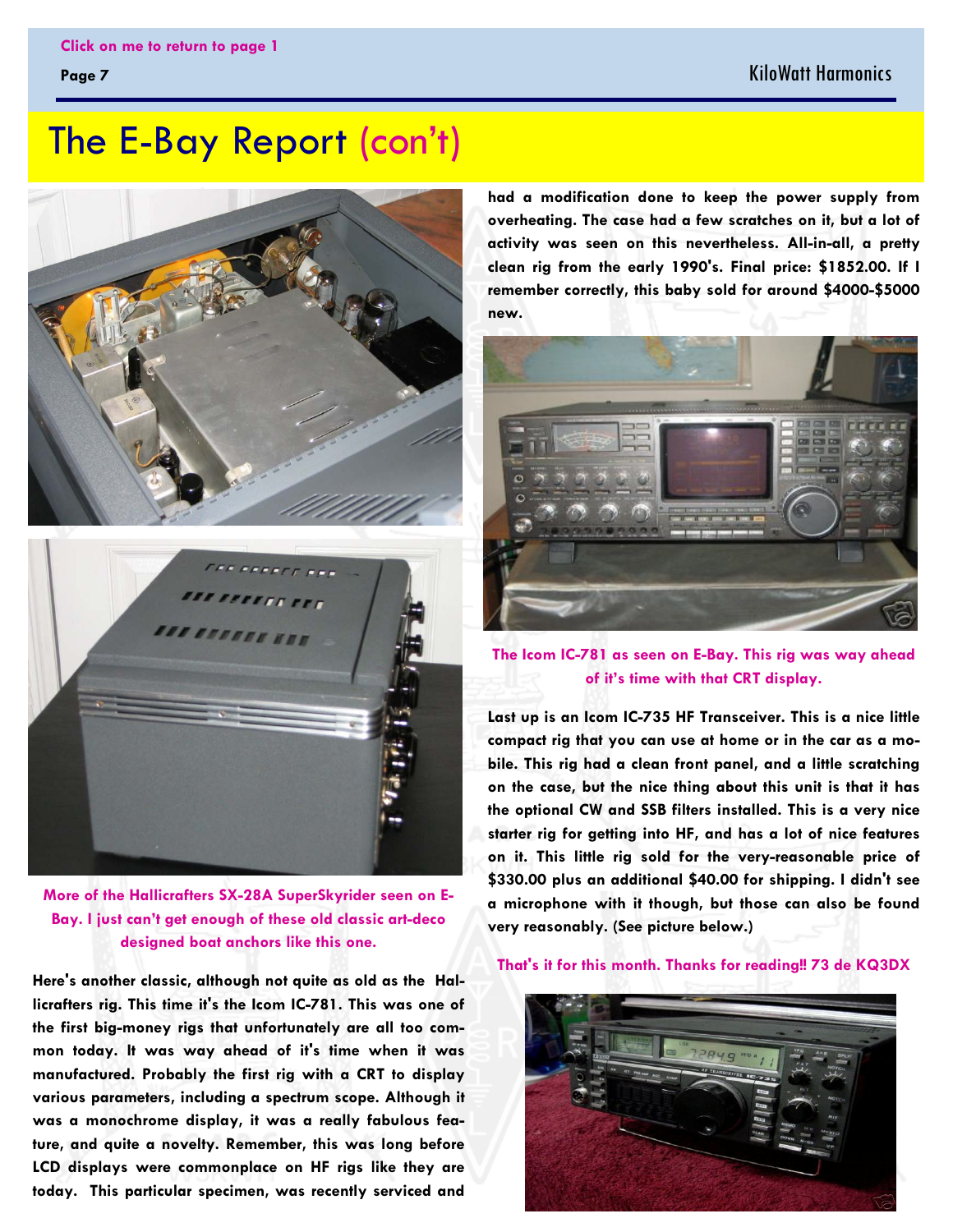The following is an E-Mail sent to Jurgen Riemann, one **of SCARC's DX Members, from Joe WA3FWA, our recording secretary:** 

**DR OM Jurgen/Andy,** 

**Today, Dec. 26, I stopped at the Carnegie Post Office to pick up the club mail and they had a package for us from Germany. What a nice surprise! We opened the package at the club this night (Wednesday) and enjoyed the cakes and candy. The "Mandel-Printen" was quickly eaten by the guys. Thank you very much "Andy" for being so thoughtful and kind to the Steel City Club members. Best wishes for you and we hope you can visit us in the new year.** 

♦ **From Billy, N3VEF comes the following: "Hi, here is a book about antennas. At the end of the online book, You can download a PDF version of this antenna book."** 

#### **<http://www.hamuniverse.com/n4jaantennabook.html>**

**Understanding Antennas For The Non-Technical Ham A Book By Jim Abercrombie, N4JA (Jim Abercrombie n4ja@prtcnet.com)**

- Nate, W3SVJ reports that Bill Fritz, W3LHN went sk on **the morning of 12/21 after a long illness**.
- Billy, N3VEF also sends this one along: "Here is a great **video on setting up a correct PSK31 setup and adjusting the soundcard setting. Very good and simple information. I hope to see you on the water fall on the January ground wave PSK31 contest."**

#### **<http://www.youtube.com/watch?v=I3CwHaX7t5M>**

- Don't forget about the Wireless Association of South **Hills WASHFest coming up on February 24. Details on the first hamfest of the new year are available on page 9. Hope to CU there!!**
- ♦ **THANKS TO NATE, W3SVJ, BILLY, N3VEF, JOE, WA3FWA, KURT, KA3LNG, & ARRL for your help in putting together this month's newsletter!! 73, KQ3DX**

# <span id="page-7-0"></span>**Local News/Stuff SCARC Swap 'n Shop**

**1. ICOM FM Transceiver IC-2 SRA, COMET CHF-816 ANTENNA, BC-72 DESKTOP CHARGER** 

#### **PRICE: \$125.00**

**2. YAESU DUAL BAND FM TRANSCEIVER FT-51/R, DIA-MOND RH777 144/430 ANTENNA, NC-50 RAPID CHARGER** 

 **PRICE: \$ 200.00** 

**3. ICOM FM TRANSCEIVER IC-W21AT, ICOM VHF FA 140BB ANTENNA, BC-79 DESKTOP CHARGER, CHARGER ADAPTER AD-25** 

#### **PRICE: \$150.00**

**4. KENWOOD DUAL BAND FM TRANSCEIVER TH-D7, MALDON AS-30 ANTENNA, KENWOOD RAPID DESKTOP CHARGER** 

 **PRICE: \$150.00** 

**5. ICOM IC-R3 RECEIVER (HF), NO ANTENNA, ICOM BC-135 DESKTOP CHARGER** 

#### **PRICE: \$150.00**

**6. YUPITERU MVT-700 MULTIBAND RECEIVER, NO ANTENNA, RECHARGABLE NiMH BATTERIES** 

#### **PRICE: \$175.00**

**7. YAESU HF/VHF/UHF TRANSCEIVER FT-817 160-10M, 6M, 2M, 70CM PORTABLE OPERATION, VELCRO POUCH WITH STRAP, NO ANTENNA, OPERATING MANUAL** 

#### **PRICE: \$300.00**

**8. YAESU HF/VHF/UHF TRANSCEIVER FT-857 MOBILE, REMOTE HEAD 100/50/20 WATTS, w/MANUAL** 

#### **PRICE: \$400.00**

**9. ICOM RECEIVER IC-R100, 0.5 - 50MHZ 50 - 905MHZ & 905 - 1800MHZ, DC OPERATION** 

#### **PRICE: \$250.00**

**SHIPPING NOT INCLUDED IN PRICE ERNIE SOTIRAKE, W3EJS, (724) 869-3972**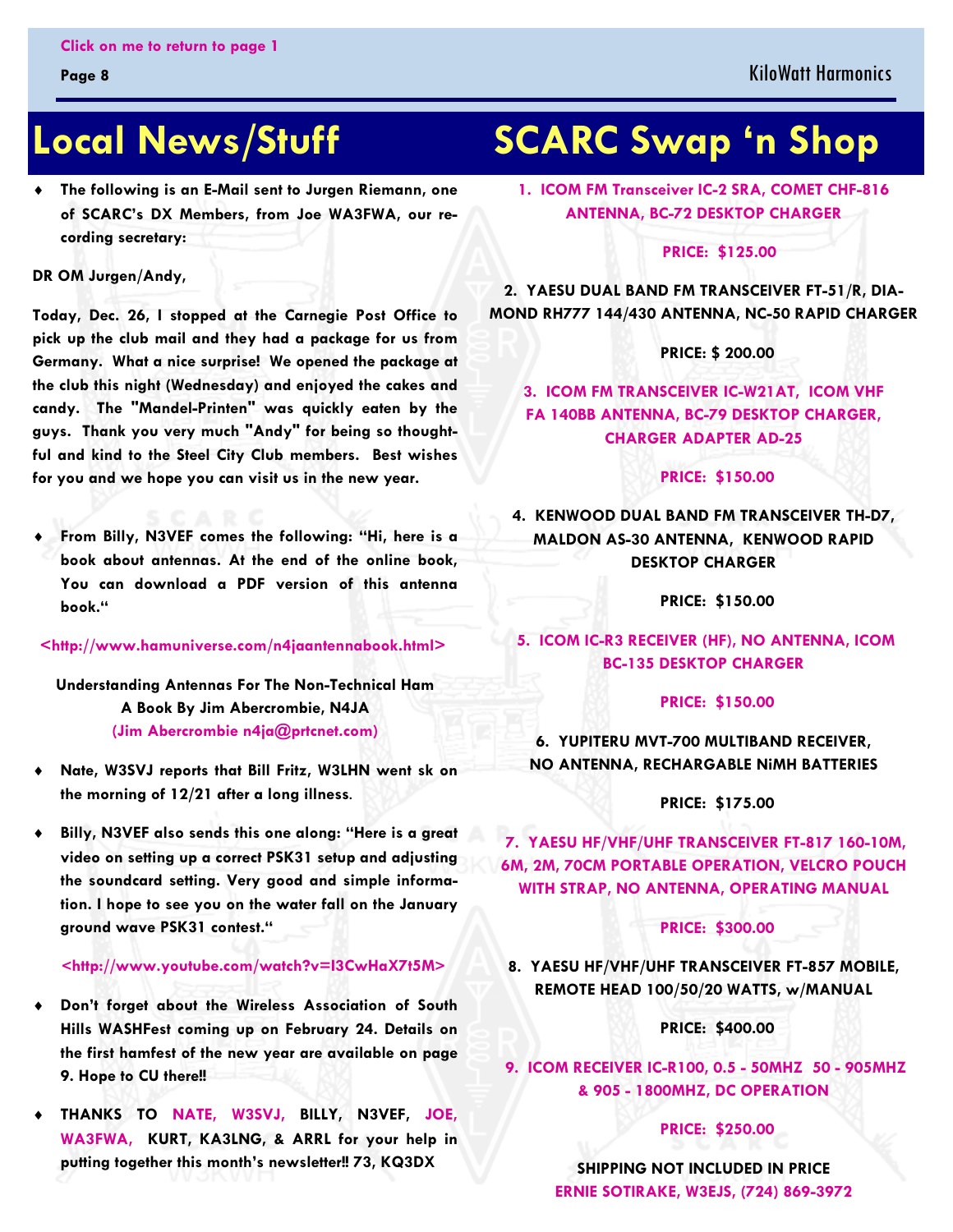#### <span id="page-8-0"></span>Now in our THIRTEENTH big year!



# WASHfest 2008

The South Hills Hamfest Sponsored by the Wireless Association of South Hills Amateur Radio Club, Inc.

Sunday, February 24 $th$ , 2008 8:00 AM until 3:00 PM Rain or Shine (or Snow!) Castle Shannon VFD Memorial Hall 3600 Library Road (State Route 88), Castle Shannon, PA Talk-In on 146.955(-) and 443.650(+) 131.8 PL



**(800) 545-8881**

Breakfast & Lunch provided by *JACK'S CATERING* of Peters Township

FREE Coffee for the entire Hamfest courtesy of HAM RADIO INSURANCE ASSOCIATES of Canonsburg, PA

# MAIN PRIZES — You've Got to play to WIN!



 $1^{\text{st}}$  Prize: Kenwood TS-480SAT<br> $2^{\text{nd}}$  Prize: Kenwood TH-D7A 2<sup>nd</sup> Prize: Kenwood TH-D7A<br>3<sup>rd</sup> Prize: SGC SG-239 HF SI SGC SG-239 HF Smarttuner

#### Additional Hourly Door Prizes! Main Prize tickets are \$2.00 each, or 3 for \$5.00 All Prizes Subject to last-minute changes

For reservations, or information, Contact:

Kevin Smith N3HKQ at (724) 228-4153 or Bill Hill W3WH at (724) 746-1776 E-mail us directly at **washarc@yahoo.com** Check out our website too! **www.n3sh.org**

Hamfest Table Reservation Form—Please PRINT LEGIBLY ALL INFORMATION

|                                                    |  | Please make all checks payable to:                             |
|----------------------------------------------------|--|----------------------------------------------------------------|
| Tables WITH Electricity: $\frac{1}{2}$ X \$15.00 = |  | <b>WIRELESS ASSOCIATION OF SOUTH HILLS</b><br>111 Watson Drive |
| Tables WITHOUT Electricity: ________ X \$10.00 =   |  | Monongahela, PA 15063-1045                                     |

We reserve the right to resell any tables not occupied by 8 AM, unless prior arrangements have been made!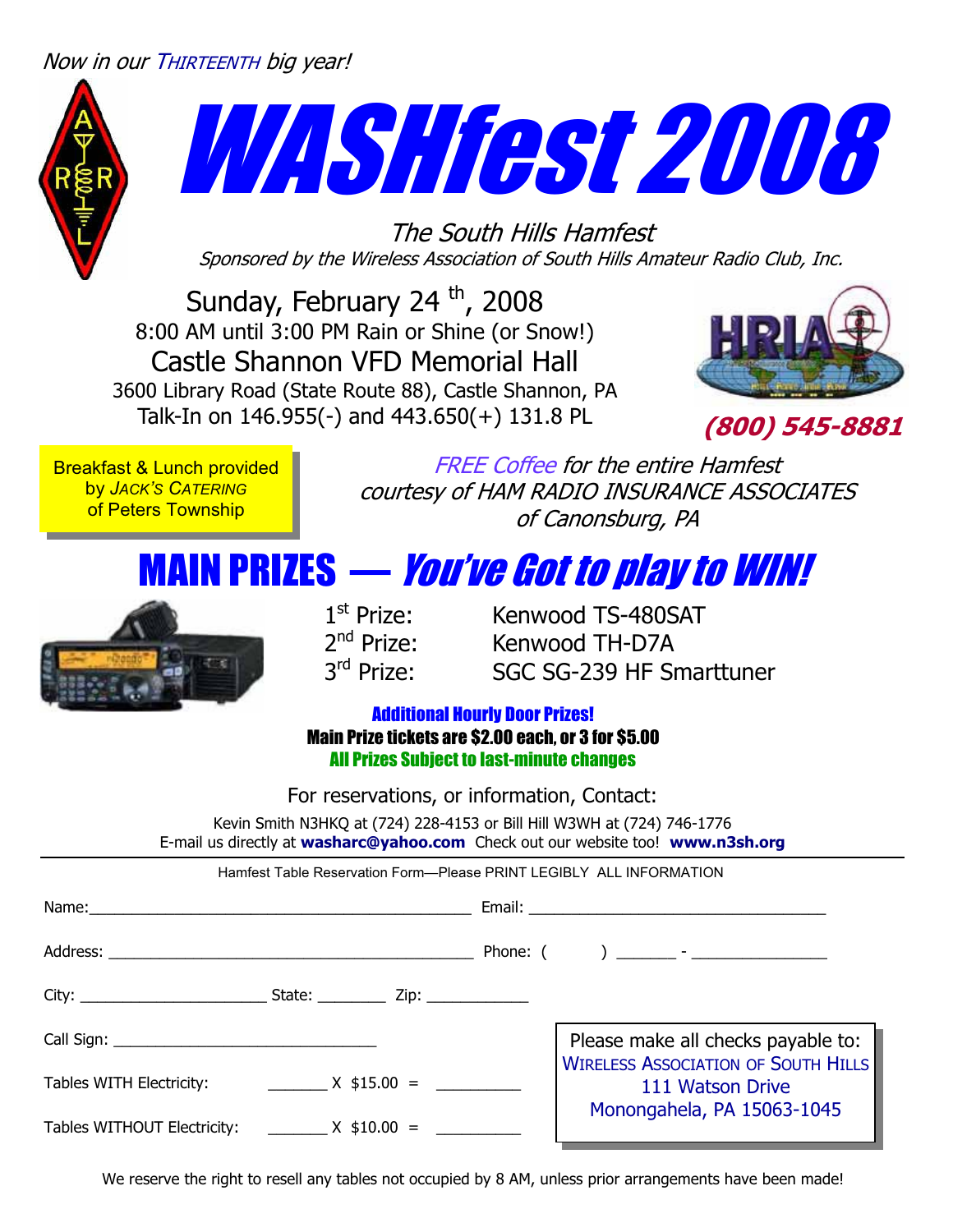<span id="page-9-0"></span>

# **January 2008**



| <b>Sunday</b>                                                                                                                                  | <b>Monday</b>                                                                                     | <b>Tuesday</b>                                                                                                                                                  | <b>Wednesday</b>                                                                                | <b>Thursday</b>                                                                   | <b>Friday</b>   | <b>Saturday</b>                                                                                                                                                       |
|------------------------------------------------------------------------------------------------------------------------------------------------|---------------------------------------------------------------------------------------------------|-----------------------------------------------------------------------------------------------------------------------------------------------------------------|-------------------------------------------------------------------------------------------------|-----------------------------------------------------------------------------------|-----------------|-----------------------------------------------------------------------------------------------------------------------------------------------------------------------|
|                                                                                                                                                |                                                                                                   | <b>New Year's Day</b><br><b>WACOM 10M Net</b><br><b>WACOM 2M Net</b><br><b>ARRL Straight Key</b><br><b>Night</b><br><b>SARTG New Year</b><br><b>RTTY Sprint</b> | <b>SCARC Social Nite</b><br>Alleg. Co. ARES Net                                                 | 3<br><b>SkyView 2M Net</b>                                                        | 4               | 5<br><b>ARRL RTTY</b><br>Roundup<br>EUCW 160M CW<br><b>Contest</b>                                                                                                    |
| 6<br><b>WASH Sun. Eve Net Breezeshooters Net</b><br><b>ARRL RTTY</b><br>Roundup<br><b>ARRL Kids Day</b><br>EUCW 160M CW<br><b>Contest</b>      | 7                                                                                                 | 8<br><b>WACOM 10M Net</b><br><b>WACOM 2M Net</b>                                                                                                                | 9<br><b>SCARC Social Nite</b><br><b>NHARC Business</b><br><b>Meeting</b><br>Alleg. Co. ARES Net | 10<br><b>SkyView 2M Net</b>                                                       | 11              | 12<br><b>North American</b><br>QSO Party CW<br>070 PSKFest<br><b>Worked All Britain</b><br><b>Top-Band Contest</b>                                                    |
| 13<br><b>WASH Sun. Eve Net Breezeshooters Net</b><br><b>North American</b><br>QSO Party CW<br><b>DARC 10M Contest</b>                          | 14                                                                                                | 15<br><b>SCARC Business</b><br><b>Meeting</b><br><b>WACOM 10M Net</b><br><b>WACOM 2M Net</b><br>2 Rivers ARC<br><b>Business Meeting</b>                         | 16<br>Alleg. Co. ARES Net                                                                       | 17<br><b>SkyView 2M Net</b><br><b>NAQCC Monthly</b><br><b>Straight Key Sprint</b> | 18              | 19<br><b>ARRL January VHF</b><br><b>Sweepstakes</b><br><b>UK DX RTTY</b><br>Contest<br><b>Int'l United</b><br><b>Teenager Contest</b><br>LZ Open<br>Championship      |
| 20<br><b>WASH Sun. Eve Net</b><br><b>ARRL January VHF</b><br><b>Sweepstakes</b><br><b>UK DX RTTY</b><br><b>Contest</b><br><b>HA DX Contest</b> | 21<br><b>Martin Luther King,</b><br>Jr., Day<br><b>Breezeshooters Net</b><br><b>HA DX Contest</b> | $\overline{22}$<br><b>WACOM 10M Net</b><br><b>WACOM 2M Net</b>                                                                                                  | 23<br><b>SCARC Social Nite</b><br>Alleg. Co. ARES Net                                           | 24<br><b>SkyView 2M Net</b>                                                       | $\overline{25}$ | 26<br><b>WASH Club</b><br><b>Breakfast</b><br>CQ WW 160M CW<br><b>Contest</b><br><b>BARTG RTTY</b><br><b>Sprint</b><br><b>REF French Contest</b><br>YLI SSB QSO Party |
| 27<br>CQ WW 160M CW<br>Contest<br><b>BARTG RTTY Sprint</b><br><b>REF French Contest</b><br>YLI SSB QSO Party                                   | 28<br><b>WASH Sun. Eve Net Breezeshooters Net</b>                                                 | 29<br><b>WACOM 10M Net</b><br><b>WACOM 2M Net</b>                                                                                                               | 30<br><b>SCARC Social Nite</b><br>Alleg. Co. ARES Net                                           | 31<br><b>SkyView 2M Net</b>                                                       |                 |                                                                                                                                                                       |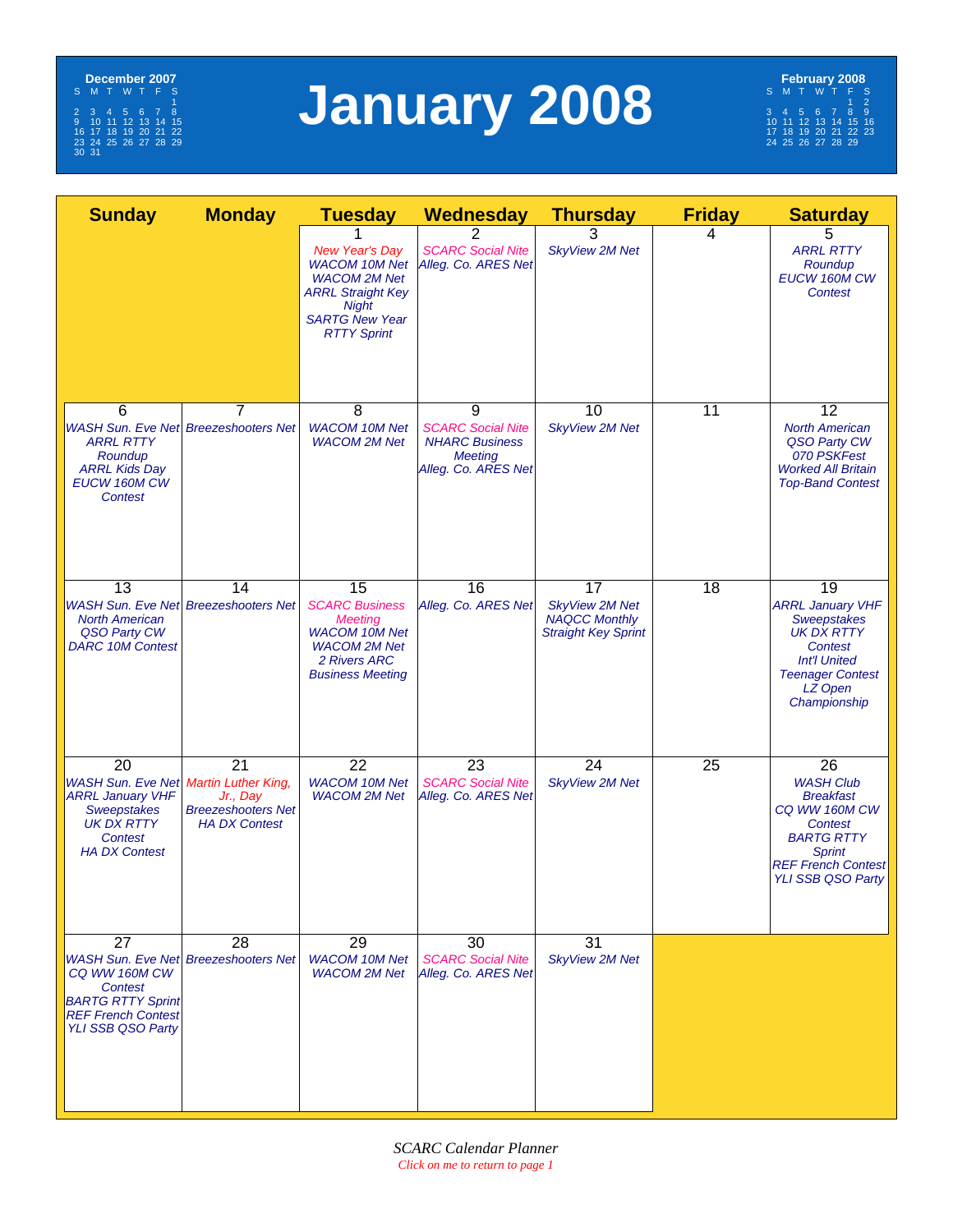

# **February 2008**

**March 2008** S MT WT F S  $\frac{1}{1}$ 2345678 9 10 11 12 13 14 15 16 17 18 19 20 21 22 23 24 25 26 27 28 29 30 31

| <b>Sunday</b>                                                                                                                                                           | <b>Monday</b>                                             |                                                                                              | Tuesday Wednesday                                                     | <b>Thursday</b>                                       | <b>Friday</b>   | <b>Saturday</b>                                                                                                                     |
|-------------------------------------------------------------------------------------------------------------------------------------------------------------------------|-----------------------------------------------------------|----------------------------------------------------------------------------------------------|-----------------------------------------------------------------------|-------------------------------------------------------|-----------------|-------------------------------------------------------------------------------------------------------------------------------------|
|                                                                                                                                                                         |                                                           |                                                                                              |                                                                       |                                                       |                 | 2<br><b>Groundhog Day</b><br>Vermont QSO Party<br>10-10 Int'l SSB<br><b>Contest</b><br><b>MN QSO Party</b><br>Delaware QSO<br>Party |
| $\overline{3}$<br><b>WASH Sun. Eve Net Breezeshooters Net</b><br>Vermont QSO Party<br>10-10 Int'l SSB<br>Contest<br><b>Delaware QSO</b><br>Party                        | $\overline{4}$<br><b>Delaware QSO</b><br>Party            | 5<br><b>WACOM 10M Net</b><br><b>WACOM 2M Net</b>                                             | 6<br><b>SCARC Social Nite</b><br>Ash Wednesday<br>Alleg. Co. ARES Net | $\overline{7}$<br><b>SkyView 2M Net</b>               | 8               | 9<br><b>CQ WPX RTTY</b><br>Contest<br><b>FISTS Winter CW</b><br><b>Sprint</b><br><b>SARL Field Day</b><br>Contest                   |
| 10<br><b>CQ WPX RTTY</b><br><b>Contest</b><br><b>NA SSB Sprint</b><br><b>SARL Field Day</b><br><b>Contest</b>                                                           | 11<br><b>WASH Sun. Eve Net Breezeshooters Net</b>         | $\overline{12}$<br><b>WACOM 10M Net</b><br><b>WACOM 2M Net</b>                               | 13<br><b>SCARC Social Nite</b><br>Alleg. Co. ARES Net                 | 14<br><b>Valentine's Day</b><br><b>SkyView 2M Net</b> | 15              | 16<br><b>ARRL</b> International<br><b>DX CW Contest</b>                                                                             |
| 17<br><b>WASH Sun. Eve Net</b><br><b>ARRL</b> International<br><b>DX CW Contest</b>                                                                                     | 18<br><b>President's Day</b><br><b>Breezeshooters Net</b> | 19<br><b>SCARC Business</b><br><b>Meeting</b><br><b>WACOM 10M Net</b><br><b>WACOM 2M Net</b> | 20<br>Alleg. Co. ARES Net                                             | $\overline{21}$<br><b>SkyView 2M Net</b>              | $\overline{22}$ | 23<br>NA QSO Party<br><b>RTTY</b><br>CQ WW 160M SSB<br>Contest<br><b>REF SSB Contest</b><br><b>WASH Breakfast</b>                   |
| $\overline{24}$<br><b>WASHFest 2008</b><br><b>NA QSO Party</b><br><b>RTTY</b><br>CQ WW 160M SSB<br><b>Contest</b><br><b>REF SSB Contest</b><br><b>WASH Sun. Eve Net</b> | 25<br><b>Breezeshooters Net</b>                           | $\overline{26}$<br><b>WACOM 10M Net</b><br><b>WACOM 2M Net</b>                               | $\overline{27}$<br><b>SCARC Social Nite</b>                           | $\overline{28}$<br><b>SkyView 2M Net</b>              | 29              |                                                                                                                                     |